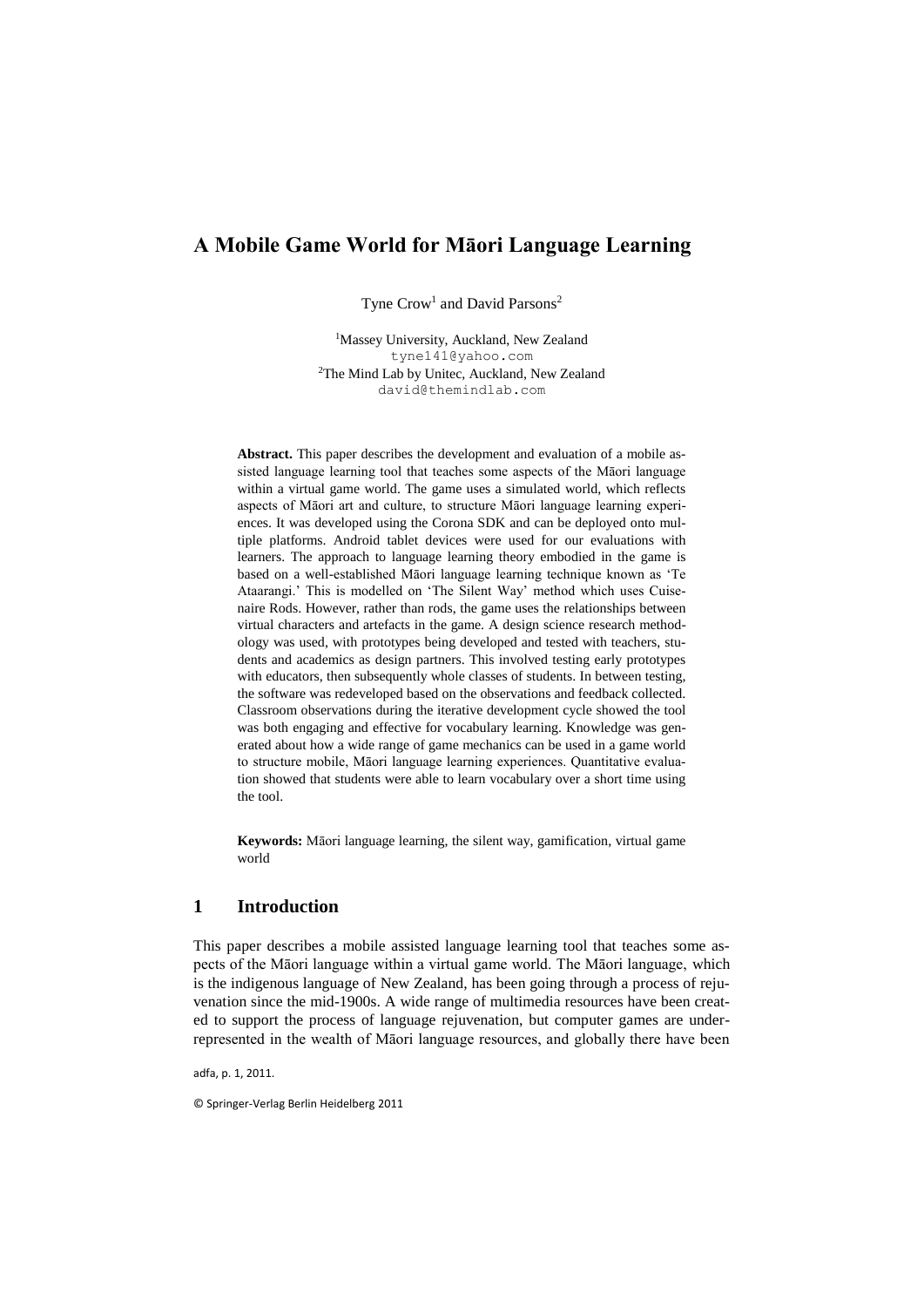few language learning tools developed within purpose-built simulated game worlds. There is growing interest in the application of modern game mechanics (gamification) to mobile learning [1]. The work described in this paper applies dynamic features of modern games within a simulated game world to structure Māori language learning experiences.

#### **1.1 Māori Language Learning and Mobile Devices**

There is currently limited literature on Māori language learning on mobile devices. However, McKenzie [2] provides an extensive study of how mobile devices can play a part in revitalising the Māori language. A focus of this study was using the audio and video functions of mobile devices. The key findings of the study were that the portability and discretion of mobile devices allowed for learning in a wide variety of contexts. Timoko [3] investigated an indigenous model of effective mobile learning and the development of a mobile learning model adapted to meet the needs of teachers and students within a Māori environment, in order to improve outcomes for Māori learners.

These two studies represent the most relevant academic work to date on Māori language learning on mobile devices. There are, however, a number of mobile Māori language learning applications available. These include 'uTalk Māori' [4] a Māori vocabulary learner that utilises pictures and audio and has structured interactive 'flash-card' type activities for memorisation of vocabulary. It mainly focuses on single words rather than phrases. Kaitiaki [5] is not specifically a language learning app; rather, it is an ecology game app for school students that is bi-lingual. Kura [6] is a Māori language learning app that is 'gamified', and users compete against other learners for places on leaderboards. It is designed more for immersion education than second language learning and has a variety of activities that go beyond vocabulary learning. Puna [6] is an app developed by the same researchers that created Kura and it builds on the effective features of Kura. It has more options for customising content and structures learning across levels that are laid out on a minimap. It allows users to listen to audio in male and female voices and has structured handwriting activities. Te Pūmanawa [7] is a full online Māori language course that is available as an app for mobile devices and in browsers. It is designed to be a comprehensive beginner's course, including lessons, audio, learning management and the ability to record your own voice for practice. Hika [8] is an app that is based around sentence construction. It splits the sentences into parts that the user can substitute to create different meanings.

## **1.2 Target Users**

The software tool was developed and tested mainly with a mixed class of primary school aged students and a limited number of high school aged students. While the benefit of engaging, game based learning is the ability to scaffold learning experiences for younger learners, it was designed to be engaging and relevant to older learners too. Beginning language learners have to learn the same basic vocabulary and sen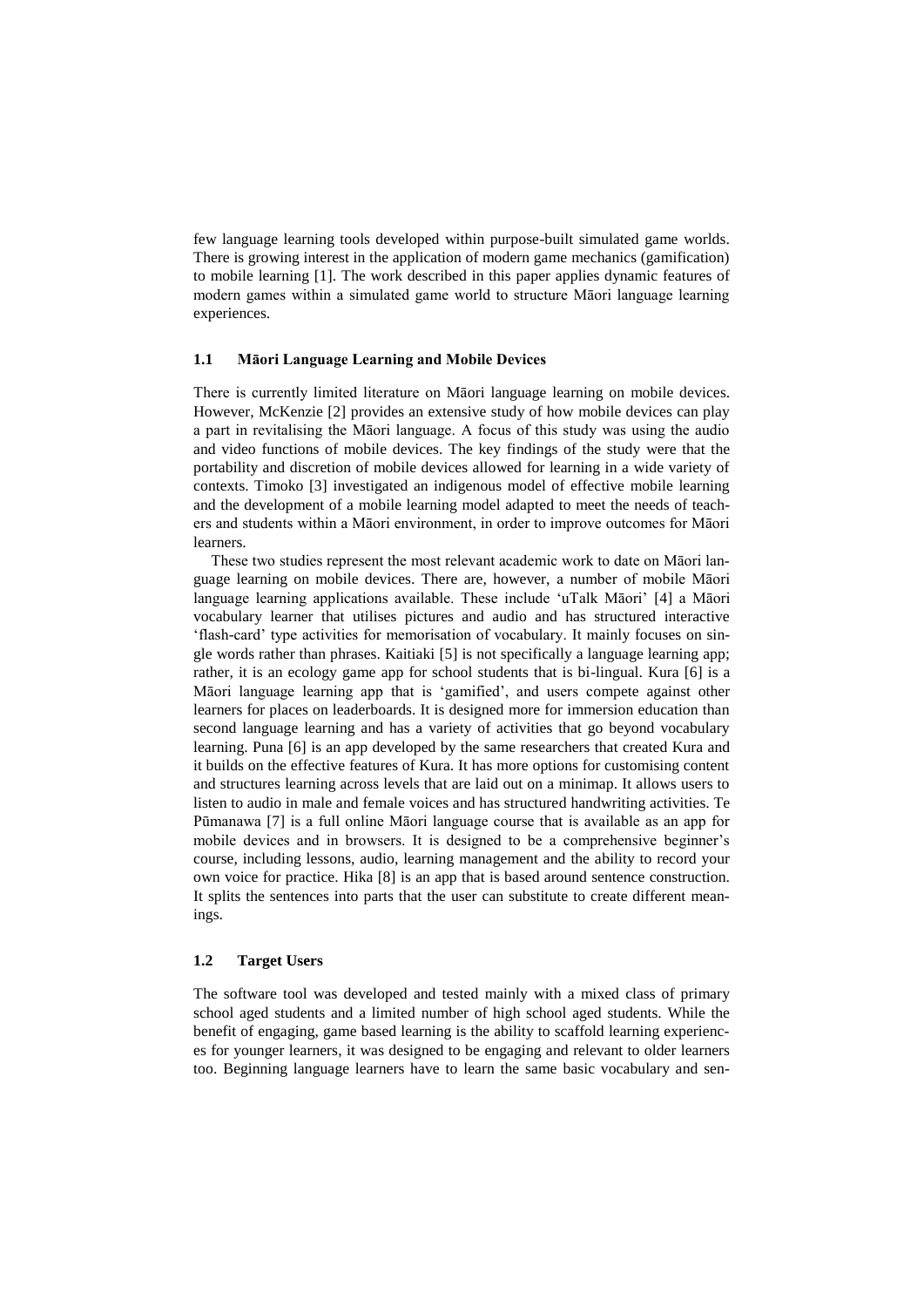tences regardless of their age. One of the key areas of investigation was the potential of features of modern, mobile software to structure diverse levels of challenge to different learners so the software was not developed with an upper age limit in mind. In terms of language learning level it was structured for beginning learners in that it taught vocabulary and sentences from scratch and used game mechanics to scaffold the repetition and practise required to learn the language.

#### **1.3 Gamification**

Gamification is the use of game based mechanics in a non-game context. It is a relatively new term; Deterding et al [9] date its first documented use to 2008 and widespread adoption in 2010. The term can often be misinterpreted as no more than placing educational content within a game or the basic implementation of stars and badges. Various authors have put forward multiple views of the components of gamification. Hamari, Koivisto and Sarsa [1] categorised the motivational affordances of gamification as points, leader boards, achievements/badges, levels, story/theme, clear goals, feedback, rewards, progress and challenge. Reeves and Read [10] described a range of successful elements of games, including self-representation with avatars, three-dimensional environments, narrative context, feedback, reputations, marketplaces, competition and time pressure. Robinson & Bellotti [11] categorised seven features of gamification; general framing, general rules and performance framing, social features, intrinsic incentives, extrinsic incentives, resources and constraints, and feedback and status information. Each of these seven categories has several different types of features.

Despite these various interpretations, there is some consensus in relation to the types of features that define gamification. Notably, more abstract concepts like progress and challenge have been listed alongside more observable features like badges and leaderboards. Most features of gamification predate the widespread use of the term; the term was created as a result of the increasing trend in applying these features to non-game contexts.

The game described in this paper has a number of features not previously explored in Māori language learning games. In particular it has a more developed gamification approach than previous examples, with a 2D virtual world within which learners explore interactive language learning activities and tools.

### **1.4 Mobile Aspects of the Software Tool**

Beyond physically being developed and tested on Android devices there were several aspects of the project that related to mobile learning. The software tool created was designed to develop knowledge about specific mechanics and features from modern mobile games applied to language learning experiences. Features such as the interface, user controls, level structures, 3 star system and level progression were based on features in many modern, mobile games. More specifically they were based on more 'casual' games that are widely accessible and provide diverse levels of challenge for a wide range of users. Breaking the individual learning experiences into small tasks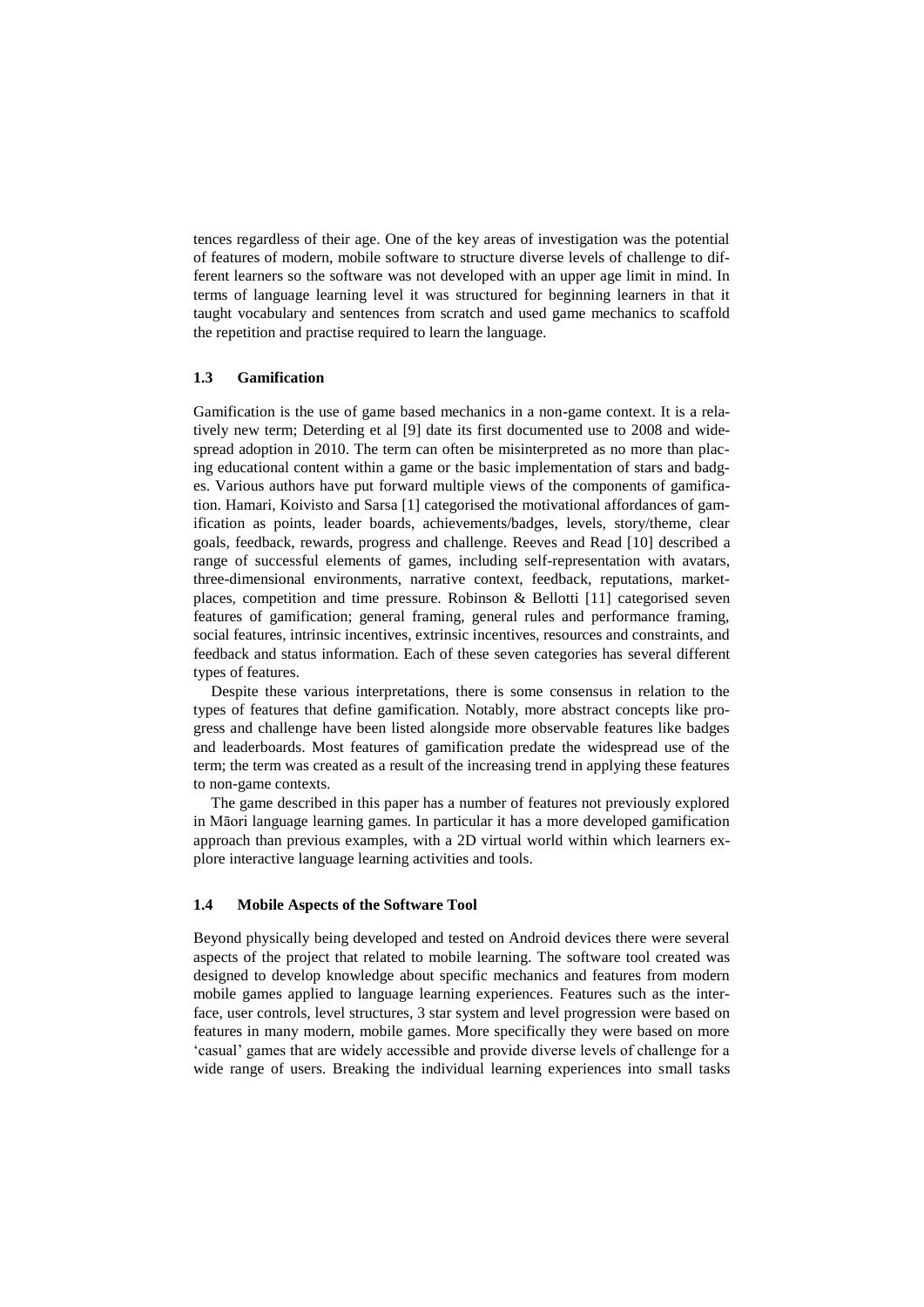with frequent and diverse levels of feedback was a key feature; this is essential to new usage trends associated with mobile learning where learning can take place in a wider range of times and places. Breaking the learning into smaller chunks also had a significant positive impact on motivation and engagement as it increased the learners' sense of progress.

## **2 Theory and Method**

When investigating Māori language learning methods, an effective approach was identified that had many conceptual and structural similarities to the potential concepts and structures of tasks afforded by a virtual game world. Te Ataarangi [12] is one of the well-established Māori language learning techniques in New Zealand, and is modelled on 'The Silent Way' method established by Caleb Gattegno [13]. As part of this technique learners listen to instructions relating to actions they carry out with coloured rods called Cuisenaire Rods and then give instructions to other learners.

## **2.1 Applying the Silent Way**

The three major features of The Silent Way as summarized by Richards [14] are:

- Learning is facilitated if the learner discovers or creates
- Learning is facilitated by accompanying physical objects
- Learning is facilitated by problem solving involving the material to be learned

A key part of this is that learners relate the instructions they are giving and receiving to physical actions carried out on real objects by themselves and other learners. A specific example of this would be asking a learner to pick up four orange rods and place them on top of green rods. This concept of the learner creating understanding through their own actions rather than interpreting a teacher's explanations or reference material is valuable in the context of modern mobile learning tools.

### **2.2 The Relevance of the Tasks in The Silent Way**

One key feature of The Silent Way as a language-teaching method is that it focuses more on the propositional meaning than the communicative value of sentences. Focus is given to learning the underlying structures of the language and the meaning attached to different words and sentence structures. An example of a common area focused on in Māori language learning and The Silent Way is locative prepositions, for example, 'The red rod is on top of the green rod'. These sentence structures are studied for the understanding the meaning of the sentences not their immediate communicative value. The specific nouns/objects used in the sentences relate to physical props the learner can interact with. Traditionally in The Silent Way, plastic rods of varying colours and sizes known as Cuisenaire Rods have been used; this is so learners can construct meaning by physically interacting with objects that relate to the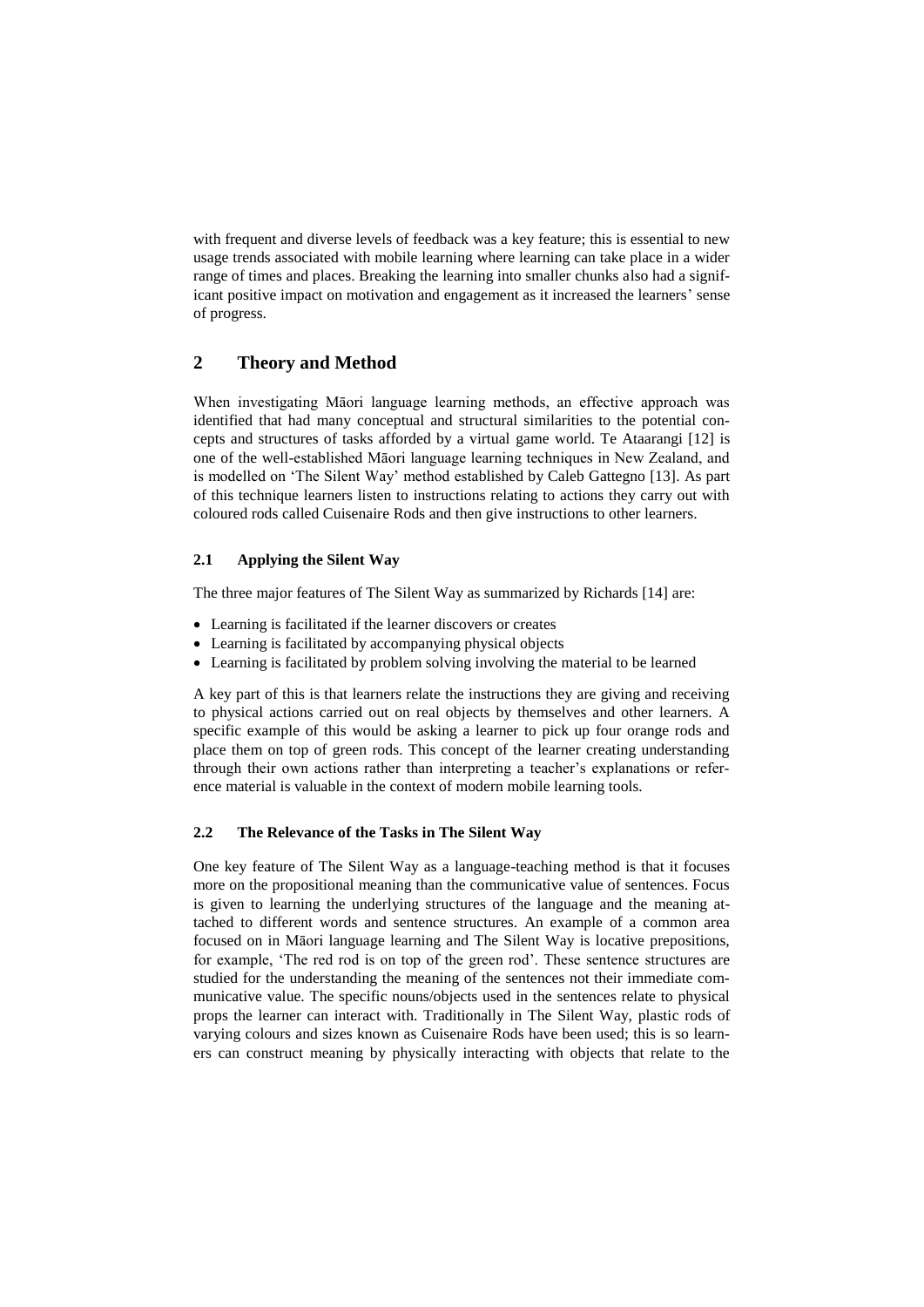meaning of sentences. Varying colours and sizes of rods create opportunities to use sentences that contain adjectives. Importantly the relative position of nouns, adjectives and locative prepositions varies between languages. Practising sentences relating to physical props the learner can physically interact with helps develop understanding of the underlying propositional meaning of the sentence. This understanding is transferable to sentences with communicative value in other contexts. On a more basic level vocabulary can be learnt by building associations between the physical objects and the word in the target language rather than relying to translating back to the first language.

### **2.3 Nature of Language learning Tasks in the Simulated Game World**

In the simulated game world the learner can physically interact with a range of game objects that can conceptually take the place of Cuisenaire Rods. A 2D platform game is well suited to building an understanding of locative words and sentences as it has a clear spatial component in which learners can physically move objects similar to the way props are used in The Silent Way. In the game, users create meaning from sentences with locative prepositions by moving rideable objects to positions relative to other objects in the sentence; the game then provides feedback but, if incorrect, gives the learner time to keep searching for the right answer, similar to a teacher in The Silent Way. Figure 1 shows a screen capture from the game, where the learner has to position a moa (a now-extinct bird from Māori history) on top of a coloured box, and compares this activity with the use of coloured rods in The Silent Way.



**Fig. 1.** Similarities between activities in the software tool (left) and The Silent Way (right)

The transferable knowledge about the relative position of different words in the sentence is the valuable part of what is being learned. In the sentence above the literal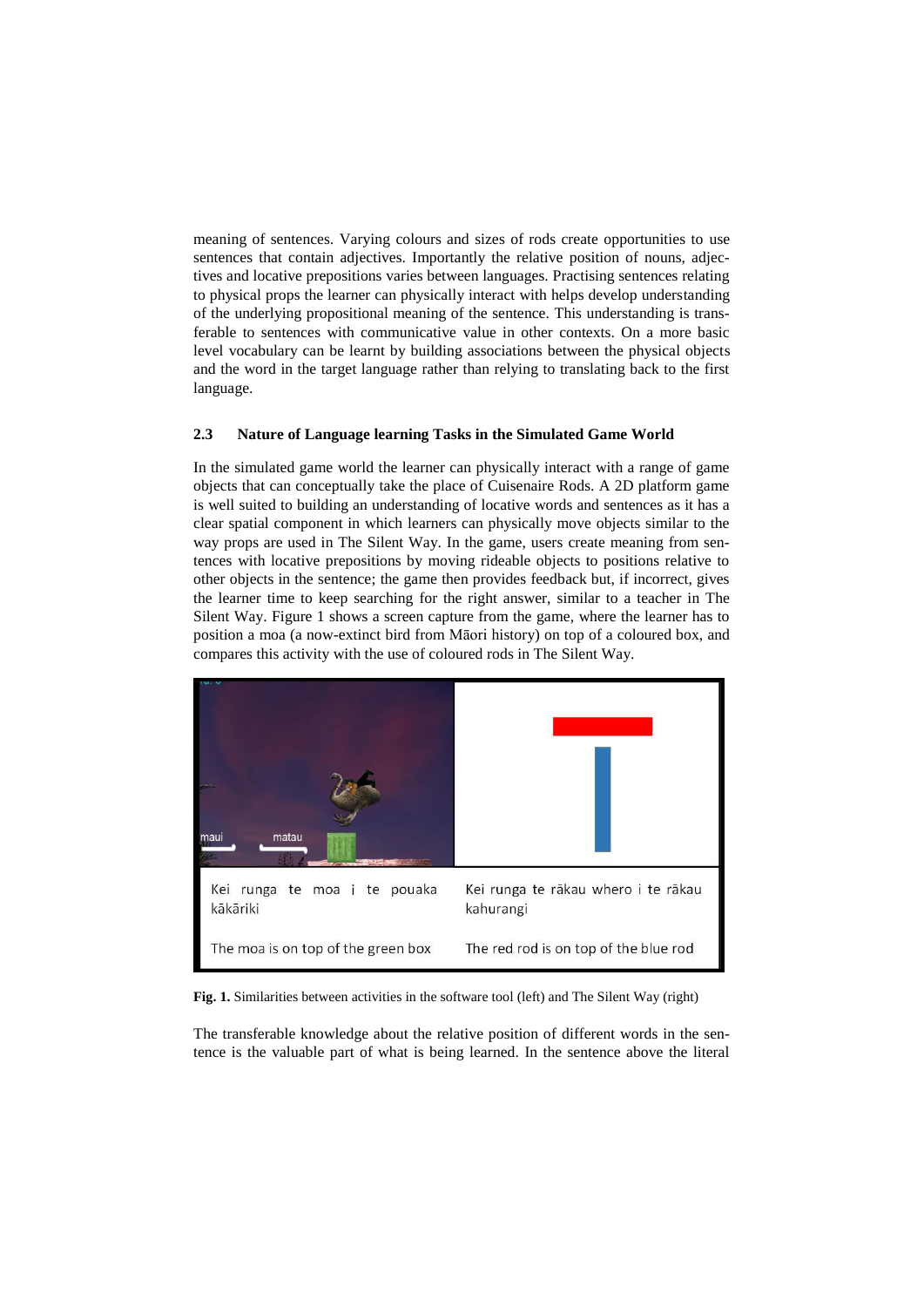word by word translation would be more like 'at top the moa of the box green'; notably the nouns and adjectives change position and the locative preposition is at the start of the sentence. Correctly using parts of speech like adjectives and locative prepositions is a common difficulty of language learners and many learners beginning to learn languages that swap the order of adjectives and nouns struggle to learn the new sentence structures. While the learner may practise with rods, moas and boxes the sentence structures are used in many contexts. Importantly when a learner uses a sentence structure to talk about something that is not applied to the Cuisenaire Rods or game world they will likely have some sort of conceptual visualisation or understanding of the concept they are communicating like they have when they are physically interacting with the task. On a more basic level the game world also allowed the key concept from The Silent Way of building associations between physical objects and the vocabulary in the target language without referring back to the English words. Because of the time limitations in the project more development was carried out on the more basic learning progressions relating to vocabulary learning that the more complex and lengthy progressions of learning experiences requires to scaffold the understanding of sentences containing locative prepositions. This is outlined in the results section.

The role of the game world in helping learners learn vocabulary and sentences is similar to that of the rods in The Silent Way; learners have an interactive, physical representation of the sentence and vocabulary they are learning in front of them. In the software tool the game mechanics and structure of the game help structure the learning tasks in a similar way to a human instructor.

#### **2.4 Iterative Design and the Design Science Research Process**

We utilised a Design Science Research Process [15] with prototypes being developed and tested with teachers, students and academics as design partners. Aspects of human centered design were used within iterative design cycles to ensure that design partners were involved in the whole design and research process. In practice this involved testing early prototypes with educators, then subsequently whole classes of students. In between testing, the software was redeveloped based on the observations and feedback collected. The game was designed over iterative cycles of development, testing and evaluation; each testing session provided the basis for the next iteration. Knowledge generation was increased through iterative improvement. Knowledge about the implementation of game mechanics in a virtual game world to structure language learning experiences was generated through iteratively implementing and evaluating specific features. Most of the data gathered was qualitative, with some quantitative assessment in the final iteration. This process of knowledge creation through artefact creation was beneficial in the context of this project where a novel combination of features was being investigated.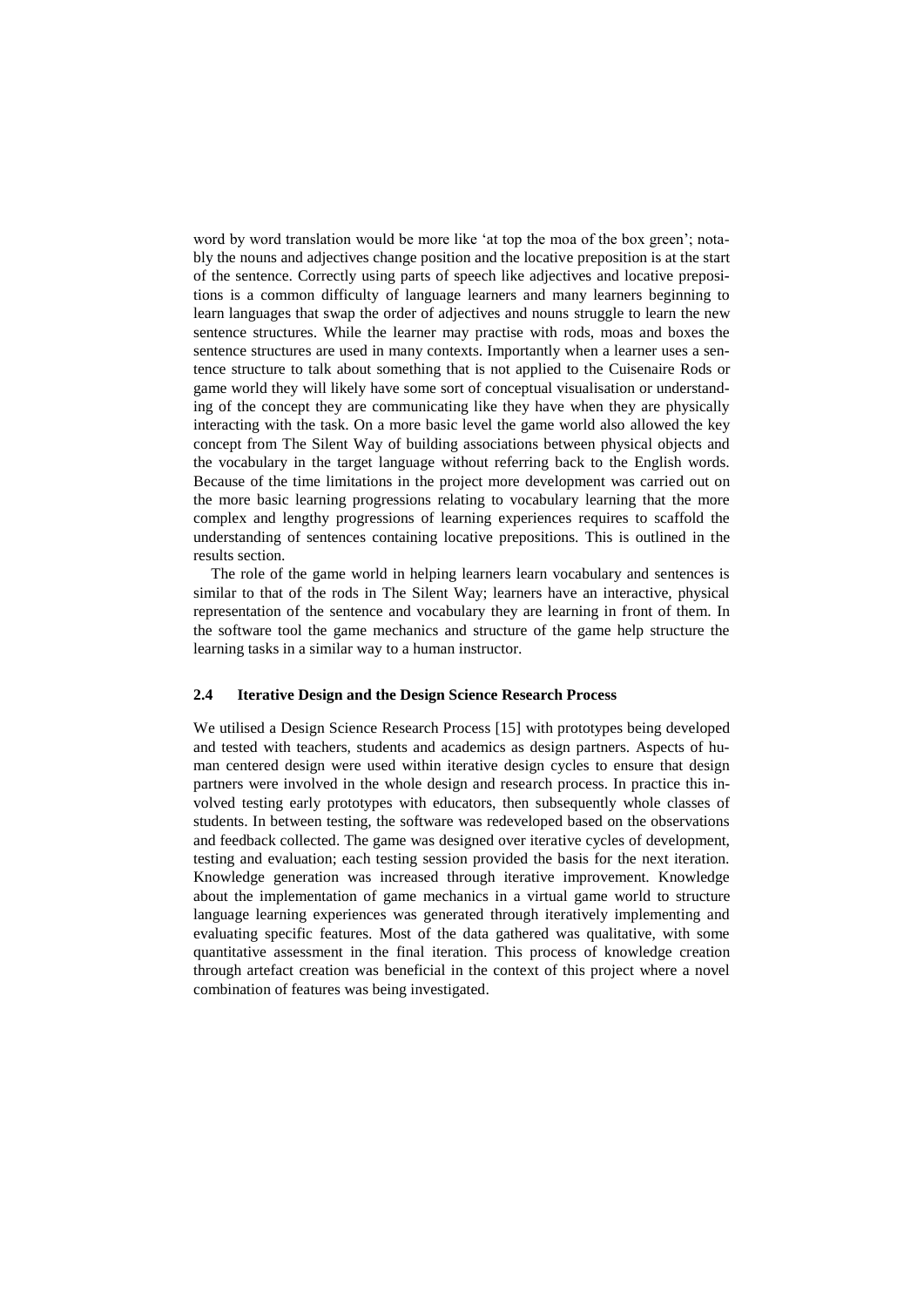## **3 Game development**

From reviewing the wide range of development kits available, and the potential dynamic content each can create, it was concluded that the Corona SDK would be the best tool to develop the game. Corona is optimised for 2D applications and allows the easy addition of a physics engine. It also allows the creation of original functions and code to create new features in the software more easily than some more graphical tools that do not fully support scripting. The other major feature of Corona is that it allows for software to be programmed and deployed to Android, Windows Phone 8 and, in the future, Mac and Windows desktop. The game design uses a 2D side-on format, which allows the easy control of a player character and more action intensive game play. The representation of space in side-on games is also ideal for representing objects and concepts in language learning as the perspective allows for the representation of smaller objects, and positions above and below other objects, more easily than top down views.

## **3.1 Culturally and Nationally Relevant Game Content**

When consulting teachers and other design partners, a common feature that was reported to be important was culturally significant content. These features were included in the software tool during development in the form of vegetation, structures, animals, design elements and characters. Another popular feature was the idea of relating different levels of the game to common Māori conceptualisations of the natural environment; specifically, earth, air, sea, forest and sky in relation to the deities/gods of these regions; this represents a common theme in visual art, performing arts and traditional stories. Another culturally significant feature is the abstract patterns and designs used as graphics in the game; the incorporation of designs into menus and buttons creates a uniquely New Zealand and Māori feel to the software.



**Fig. 2.** Example of draft designs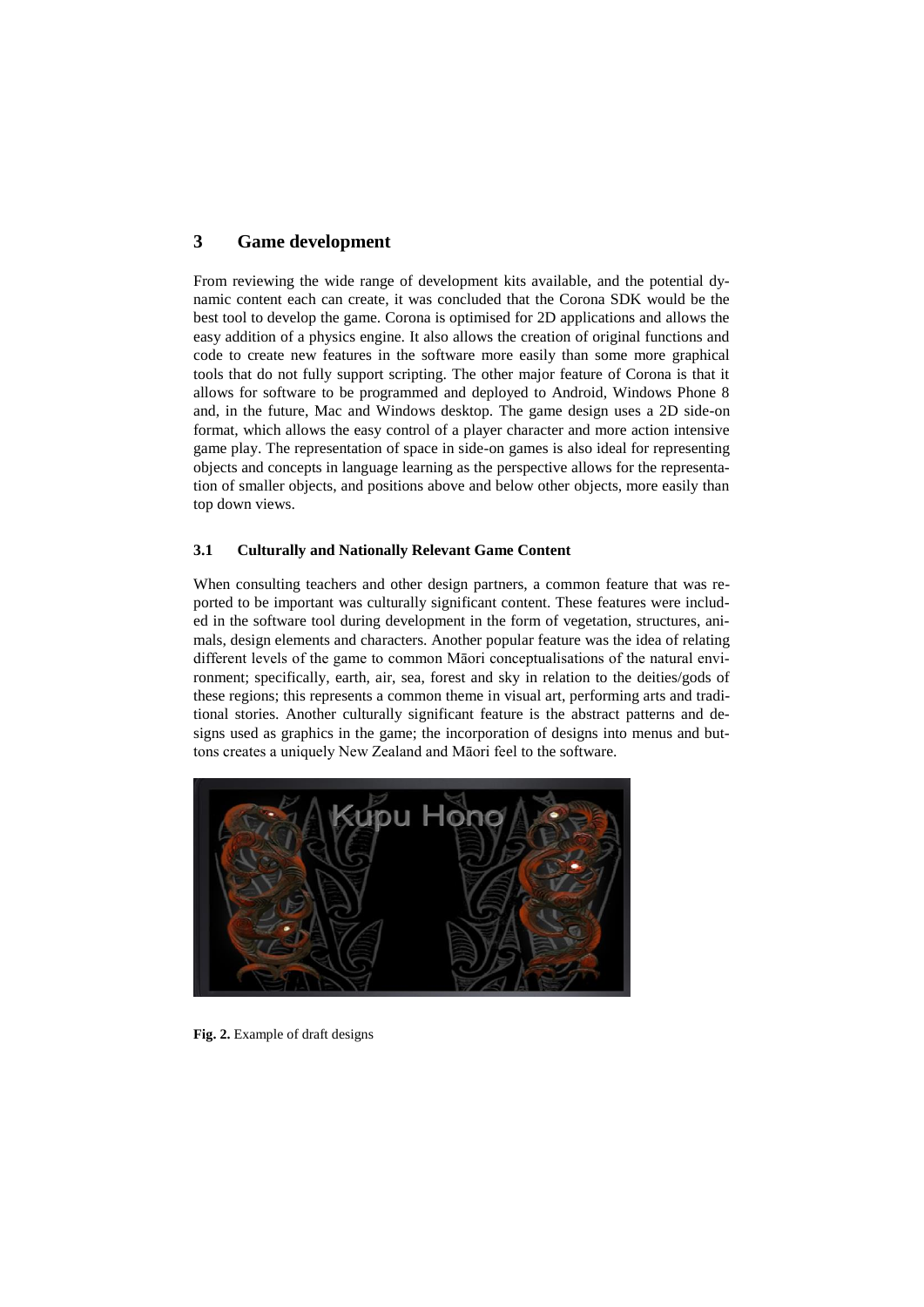Culturally relevant visual themes and content were consistently reported as important by teachers and other adults who were interviewed as part of the research process. Great care also has to be taken in choosing designs that are appropriate. While they are unlikely to be final designs developed into any widely distributed version of the software, the designs shown in Figure 2 are original designs developed by people involved in the project. At no point were designs taken or copied. The grey design in the background was given by a wood carver who created it and chose it as an appropriate design to use in the software. The manaia figures were designed by the researcher and carved by students at the school where the research took place. The appropriateness and meaning behind designs is a very important consideration.

#### **3.2 The Virtual Game World**

There were several reasons to use a virtual game world as the context for learning tasks in the software tool. The most fundamental one is motivation and engagement. Computer games and interactive media represent a medium that is underrepresented in many areas outside of entertainment. Specifically virtual game worlds represent a potential context for learning experiences in software tools but are very seldom used. Most studies relating to learning and virtual worlds use existing virtual game worlds rather than purpose built game worlds. The opportunities presented by existing or purpose built software applied to learning are very different. Creating purpose built virtual worlds allow a level of customisation to shape specific learning experiences through tailoring game mechanics to incentivise specific user behaviours that help achieve particular learning outcomes. Pre-existing virtual worlds on the other hand offer vast resources with more open learning experiences that are different in nature.

One of the main reasons that few educational software tools have tried utilising virtual game worlds is the resourcing and expertise required to create interactive virtual worlds. Games are financed largely from sales and as an entertainment medium they are generally bought and consumed more widely than educational software. Educational software is often created with limited resourcing that is not sufficient to develop many more advanced features of interactive media. This is changing as more powerful tools are developed for creating modern interactive media. Educational software is also becoming more widely purchased and monetised through app stores. It is likely that there will be more educational software developed that makes use of features of modern interactive media like virtual game worlds and a subsequent increase in interest.

## **3.3 Game Mechanics**

In addition to the virtual game world and learning tasks, specific game mechanics were developed within the software tool. Techniques such as scores, coins, star systems, ranks and in-game currency with purchasable rewards were developed and tested.

An aim in the project was to iteratively develop game mechanics as an integral part of the structure of the learning experiences that were being developed in the learning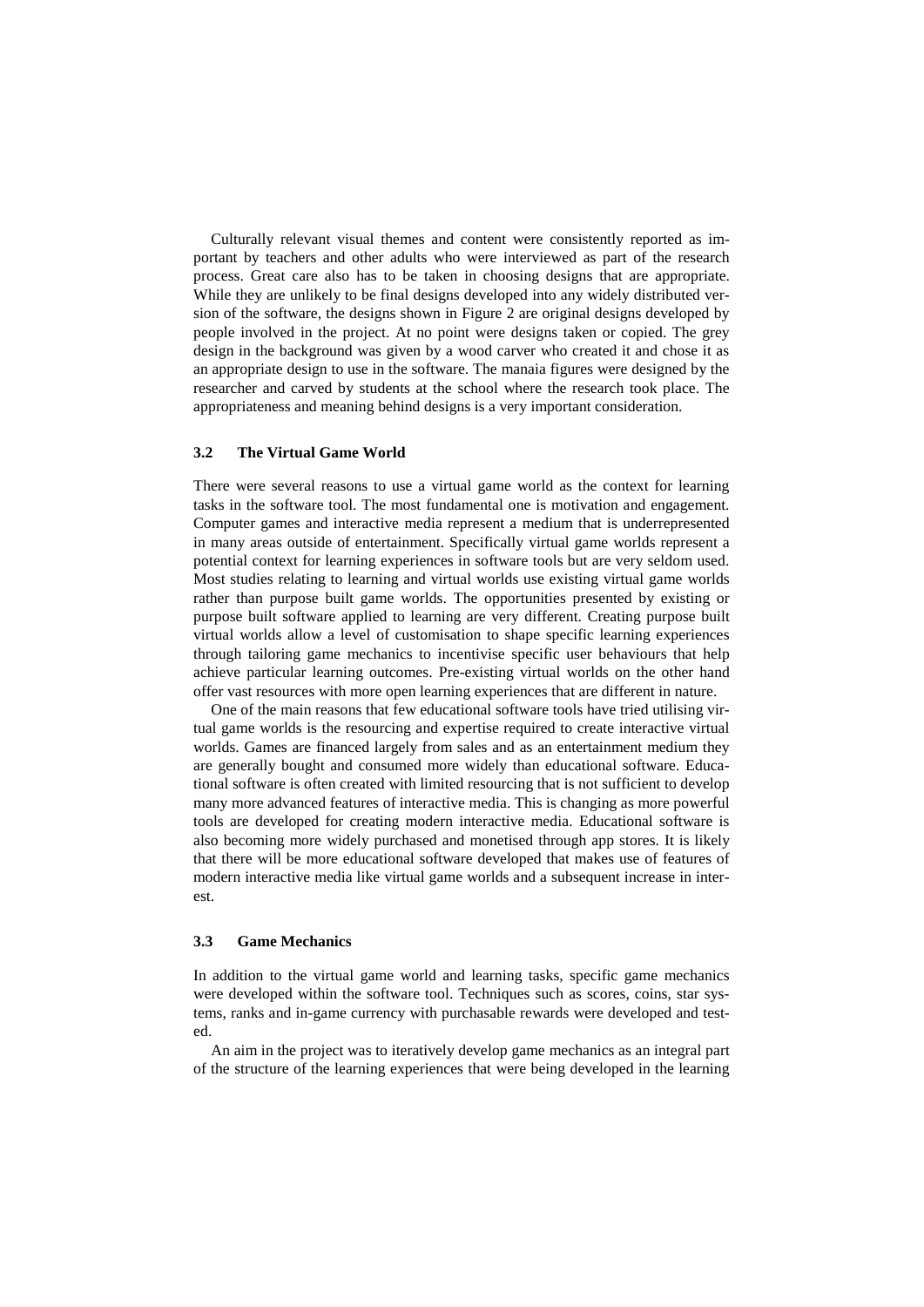tool rather than superficially adding scores or stars that played no functional role. The mechanics were used to incentivise certain behaviours that were designed to increase identified learning outcomes and additionally motivate and engage users. Vocabulary learning was the main skill being targeted. A desired behaviour was for learners to repeat levels where they made mistakes in order to practice the words more. Getting learners to repeat tasks multiple times is not always easy; however, incentivising rather than forcing repetition helped shape the learning. Importantly the right mechanics offer differentiated incentives for users based on previous interactions. The most fundamental mechanic is the three star system.

The three star system is a way of rating user performance for a specific task which usually relates to one game level; users can receive between 0 - 3 stars for each task. It has increased in popularity as a mechanic due to its prevalence in modern mobile games. Modern mobile games are also often referred to as casual games due to their wide appeal and usability, a feature that is also desirable in learning tools. Usability in modern mobile games is increased by creating more differentiation in challenges; there is a very low skill threshold for progression but a high skill threshold for perfection in contrast to other formats of games in which there is consistently a high skill threshold for passing every level. The applicable concept for structuring learning experiences is that of giving all users a consistent sense of progression while still incentivising perfection. In the 3 star system obtaining at least 1 star is a requirement to unlock the next level and is normally very easy.

In this project each level contained a specific amount of vocabulary to be learnt; users had to read instructions that required them to navigate to specific objects in levels. If learners had not learnt the words they would struggle to match them correctly but still be able to complete the level through trial and error. This is where the 3 star system is useful as a game mechanic; completing a level through trial and error still unlocked the next level but only one star was given if more than one mistake was made. Making only one mistake would gain the user a 2 star rating and no mistakes earnt a 3 star rating. Differentiation in feedback and next learning steps is an important feature of this mechanic. While it is not an overly complex way of tracking and displaying achievement it is very effective when compared to some other systems of feedback. We could compare it to standalone quizzes with percentage scores. A key feature of the star system is the overview screen that shows all of the levels. This allows users to view a summary of their performance on every level indicating the next level to progress to or previous levels that can be perfected.

Implementing this mechanic throughout iterative cycles in the research provided valuable findings. The effectiveness of the 3 star system was dependent on the specifics of how they were implemented. It was consistently found that spreading the learning in smaller chunks over more levels was more effective than learning the same content within fewer levels. Increasing the frequency of feedback and reward had a noticeable effect on motivation. Importantly, the nature of the levels as part of the structure of the program are an integral part of shaping the user experience and making other mechanics effective. This was directly observed across the iterative cycles of development, observation and evaluation. In early iterations, more words were included in each level and at sometimes repetition of words was required. When early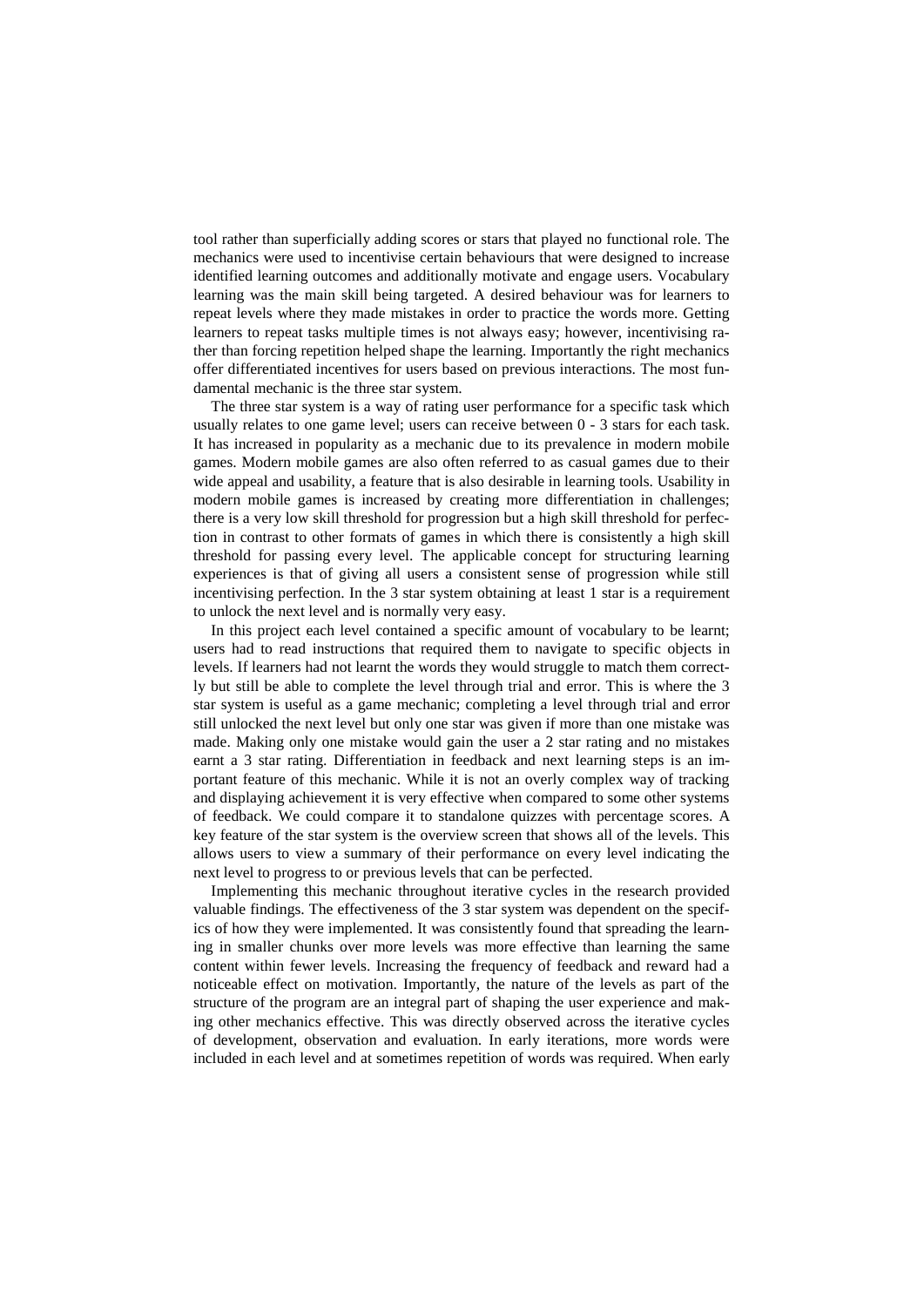levels were more lengthy engagement was noticeably lower than when early levels were shorter and gave users a sense of achievement very quickly. The levels can then be steadily increased in difficulty as the user progresses. One observation that seems quite logical and intuitive is that once users had achieved 3 stars in earlier levels they would then persevere on more difficult levels to achieve the higher star rating; if they were presented with harder levels early on they were much less likely to aim for perfection.

## **4 Results**

Classroom observations during the iterative development cycle showed the tool was both engaging and effective for vocabulary learning. Knowledge was generated about how a wide range of game mechanics can be used in a game world to structure mobile, Māori language learning experiences. The quantitative evaluation showed that students were able to learn vocabulary over a short time using the tool.

The results of the study were based on qualitative observations and two sets of quantitative pretests and posttests. The qualitative data gathered in observations were part of the iterative design cycles; observations were followed by subsequent cycles of evaluation, design and testing. The pretests and posttests were part of the last two iterative design cycles. Quantitative data was not gathered earlier on as its purpose was not to provide actionable information to inform the next iterations. The qualitative observations were focused on testing how game mechanics and the game world affected students' learning experiences in order to make actionable observations about features of the game world and learning tool.

#### **4.1 Qualitative Observations from Iterative Cycles**

Figure 3 summarises some of the most important observations from user testing within the iterative design cycles. For the sake of brevity the 10 iterative cycles have been summarised into iterations 1-3 and 4-10. Iterations 1-3 have been grouped together as they tested a single game level with teachers and some limited testing with small groups of students. Iterations 4-10 tested multi-level progressions with a whole class and groups of four students at a time. Some features in the early iterations were immediately successful; the 2D game platform itself, the use of 'rideable' objects for locative prepositions and vocabulary matching activities, where users had to match a set number of words with a score counter. Other features were not so successful. The ability to carry and place objects turned out to be neither very usable nor very intuitive, and carrying and placing objects seemed contrived to the users. This feature was abandoned. Other features needed further work. For example the tasks related to making meaning from sentences with locative prepositions, and carrying out corresponding actions in the game world, were functional but required some optimisation to be understood better by all users.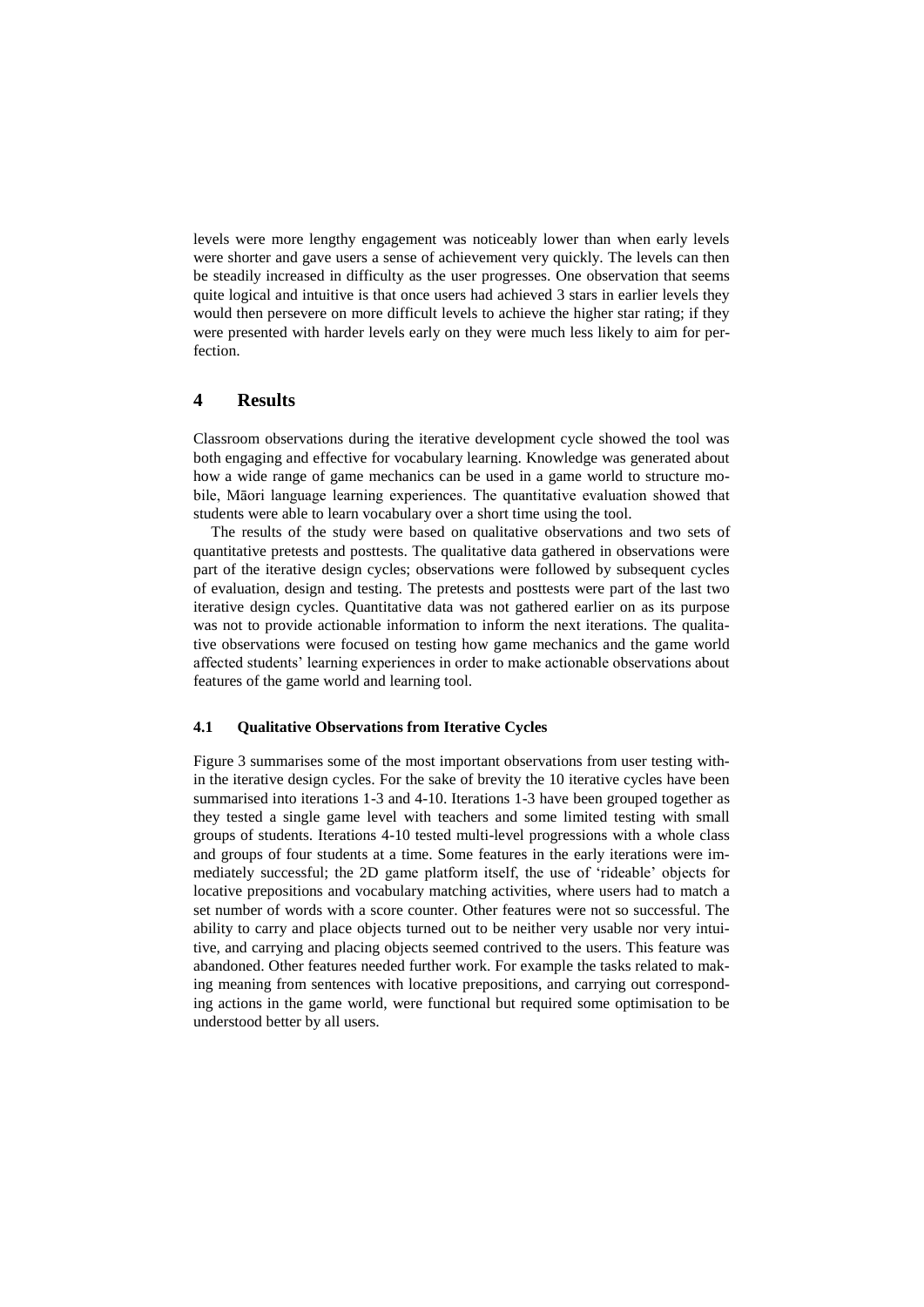

**Fig. 3.** Overview of the two main phases of iterative development

In iterations 4-10, the successful features were a splash screen to collate all levels with a 3 star system and padlocks displaying the status of each level, and score and coin bonuses. Repeating words for random revision was perceived negatively by testers as it created some confusion as to what was required to pass the level, so this was abandoned. Features that required improvement included the number of new words in each level, enemies (actually mosquitoes - while users enjoyed some challenge within the game, many users were not gamers who enjoyed very difficult challenges) and introductory screens at each level; these had to be given some dynamic content to make them worth using.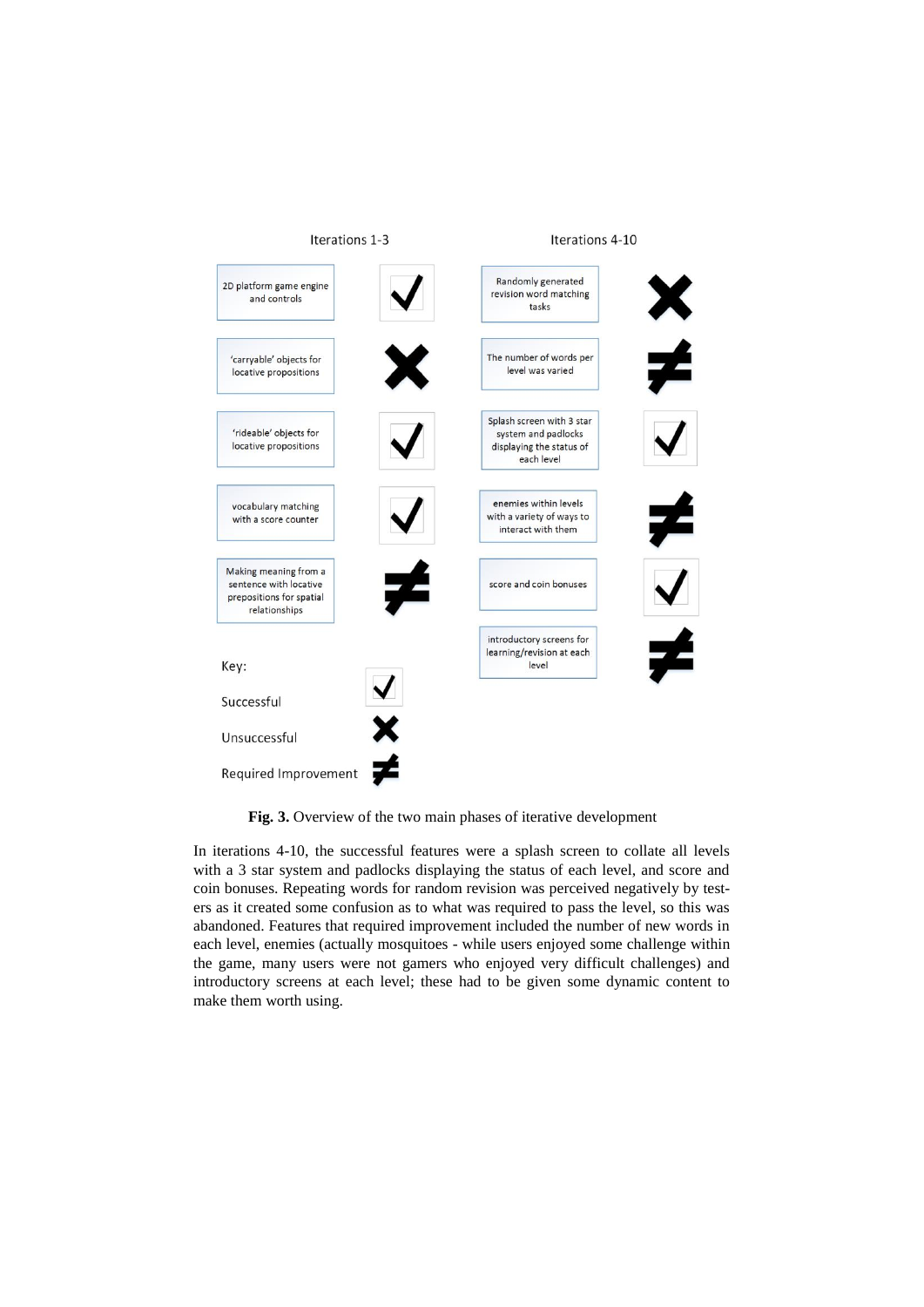Although this is a major simplification of the actual process, it gives an indication of the way that the interaction with users in the design science framework led to gradual evolution of the final game.

#### **4.2 Summary of Iterative Design Cycles**

The iterative design cycles were invaluable to creating and evaluating a range of features. The overall focus on knowledge creation rather than the completion of the final product within the limited timeframe allowed the repeated implementation of new features rather than volume of content; this created valuable findings relating to the use of and effectiveness of game mechanics and the virtual game world. The most important observations related to how tasks were structured within and across levels. The 3 star and padlock system created a great way to structure learning experiences by allowing all learners to progress but incentivising repetition for learners who had not perfected vocabulary lists. In different iterations vocabulary sets were varied and observations showed that users gained confidence quicker when initial levels contained smaller vocabulary sets with around 5 words; these could then be increased to around 8 - 10 words in later levels. Users were observed to more readily repeat levels that required more vocabulary learning if they had already achieved well in the preceding levels. Similar observations were made about other game mechanics like star ratings, enemies, bonuses and the user interface; only a sample have been listed in this publication.

A secondary observation relates to engagement and motivation. While it was always expected that different students would have different levels of interest in the software, it was observed that students universally seemed to be engaged by the software and throughout every one of the iterations did not put the test device down until they had completed every one of the levels; most users would repeat all levels until a 3 star rating was achieved. Users were never told they had to complete all levels or keep using the software.

### **4.3 Testing Locative Prepositions**

While the observations from iterative design cycles indicate that modern game mechanics can help structure learning experiences, structuring learning progressions relating to more complex sentences containing locative prepositions was only preliminarily tested during iterations because of time constraints. Tasks involving locative prepositions were tested and definitely provided proof of concept. Users who had a basic understanding of sentence structures found the activities relating to complex sentences involving locative prepositions and adjectives engaging. The problem was that from observing the structure of learning progressions required to teach vocabulary and sentence structures from scratch, it was evident that the learning progressions required to properly scaffold complex sentences would be too lengthy to quickly iterate upon during the iterative design research process. For this reason quantitative testing was only carried out on vocabulary learning tasks and more focus was given to testing different aspects of other game mechanics.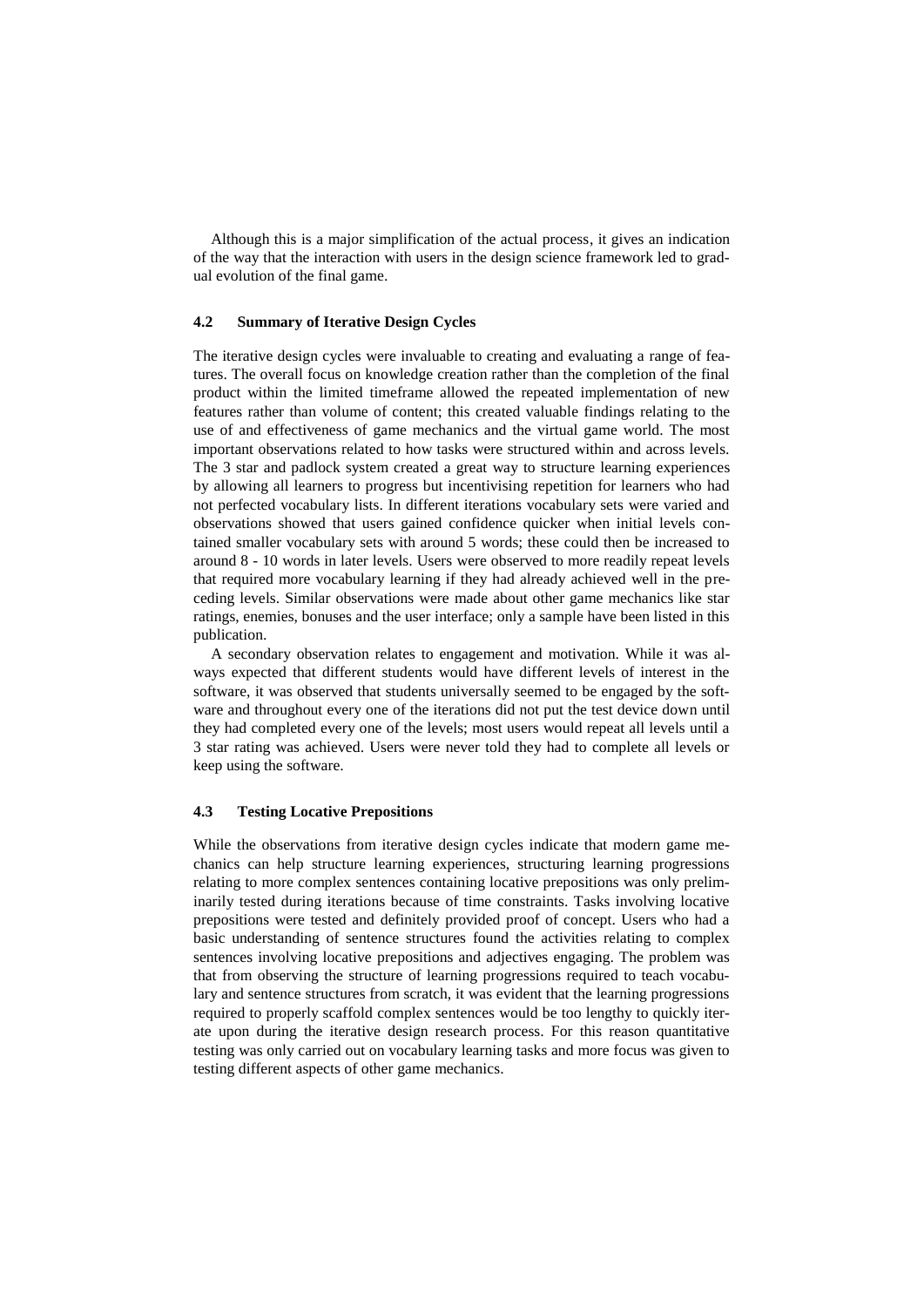#### **4.4 Quantitative Testing**

During the last two iterative cycles of classroom observations, quantitative pre-tests and post-tests were used to evaluate how much vocabulary was being learnt in the testing sessions. The quantitative evaluation of the software tool was based on a paper in which a dialogue based CALL tool was developed for Māori language learning [16]. There was no control group used in this study; partly for ethical reasons but also because it was not a comparative study. The main question to be answered from the quantitative evaluations was whether vocabulary could be learnt effectively with the software tool.

The tests consisted of connecting twelve words with their definition in the first pretest and post-test in Iteration 9, then ten words in the second pre-test and post-test in Iteration 10. Individual results and averages were compared.

The tests were carried out on a group of students that had a wide range of abilities; they were not offered any extra instruction relating to the vocabulary or any special instruction on how to use the software, though they had used it before with different vocabulary lists. During both sets of testing the users played through 6 levels which required them to learn the required words in 2 smaller vocabulary groups and repeat them across revision levels. The change from 12 words in the first test down to 10 words in the second test was made in order to repeat the vocabulary more often over the same amount of levels. While this meant that the results of the 2 tests could not be compared, there was little value in comparing separate iterations of the software anyway as other features were changed between the iterations. The amount of words that learners already knew in the first test is far greater as more effort was put into finding completely unfamiliar vocabulary in the second test. In the first test, vocabulary that hadn't been used in previous iterations and user testing was used; however, many of the students had some existing knowledge of vocabulary. In the second pre-test and post-test completely unfamiliar vocabulary was used; the 2 correct words achieved by 4 students represent words that were possible to guess.

The results of the two different tests showed some variation. This was because they involved different vocabulary and were tested during different iterations. The first test used a word set that students already partially knew; this is not a problem in itself as sometimes learning tools are used to reinforce vocabulary that is already known. The results showed an average improvement of 6.875/12 to 10/12. The results of this test are shown in Figure 4

The second quantitative test tested a vocabulary set that was unknown to the students; there were still two words that some students knew or managed to guess in the pre-test. This test showed an average improvement from 0.72/10 to 6.45/10, as shown in Figure 5. T values and P values strongly indicated that there was a low chance the results were accidental. The results are good overall considering a lot of the users were younger students who did not have a lot of existing strategies for memorising vocabulary. It can be hard to recall more than 7 items from memory at once so the 12 word and 10 word vocabulary sets for a 10 minute playing session were on the higher side. It is notable that all learners showed some improvement.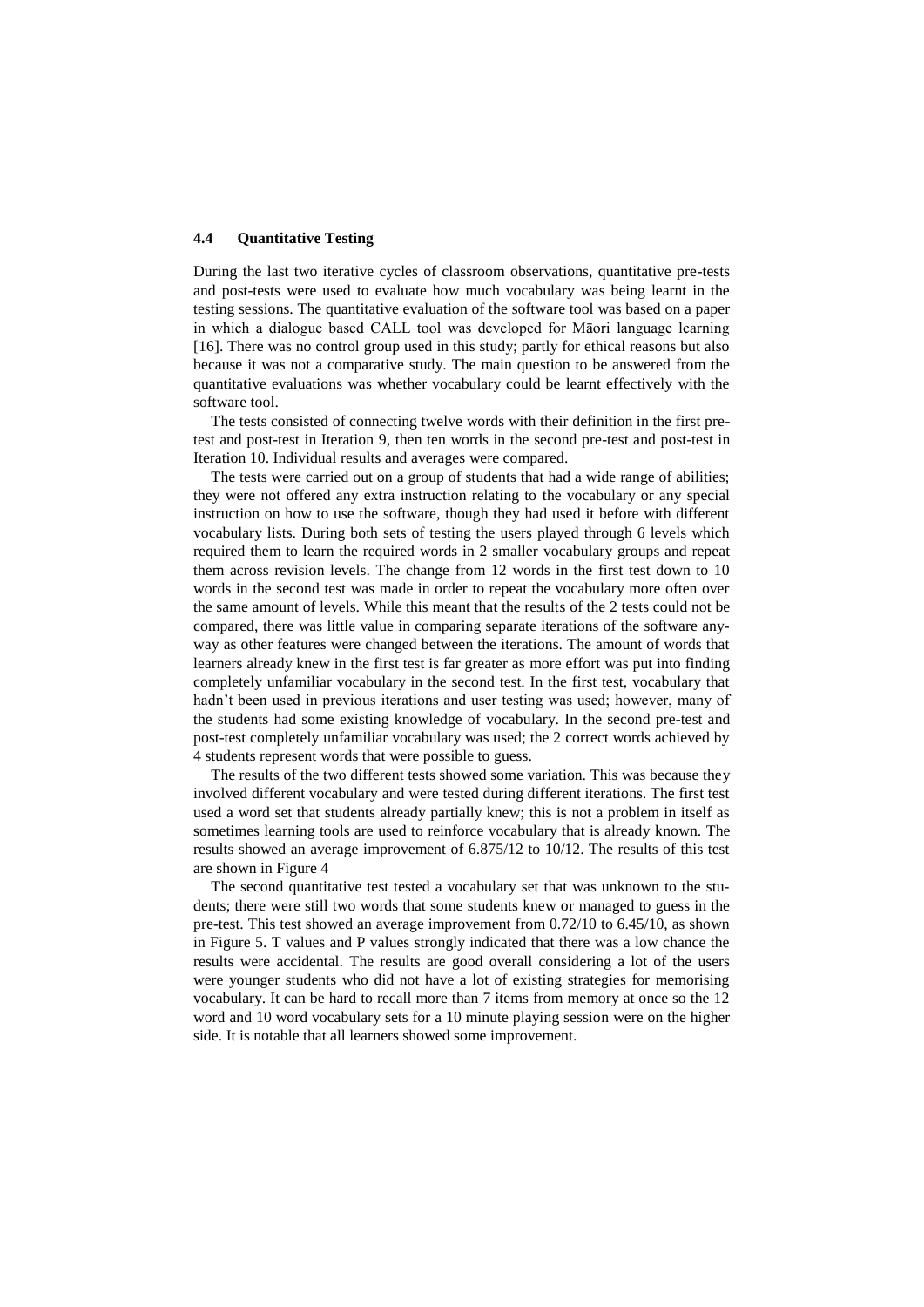

**Fig. 4.** Results of First Quantitative Pretest and Posttest



**Fig. 5.** Results of Second Quantitative Pretest and Posttest

## **5 Conclusion**

This study used the Design Science Research Process to create knowledge about game mechanics used in a virtual game world to structure Māori language learning experiences. Progressive iterations built upon each other and provided valuable observations and knowledge about how particular mechanics could be used in specific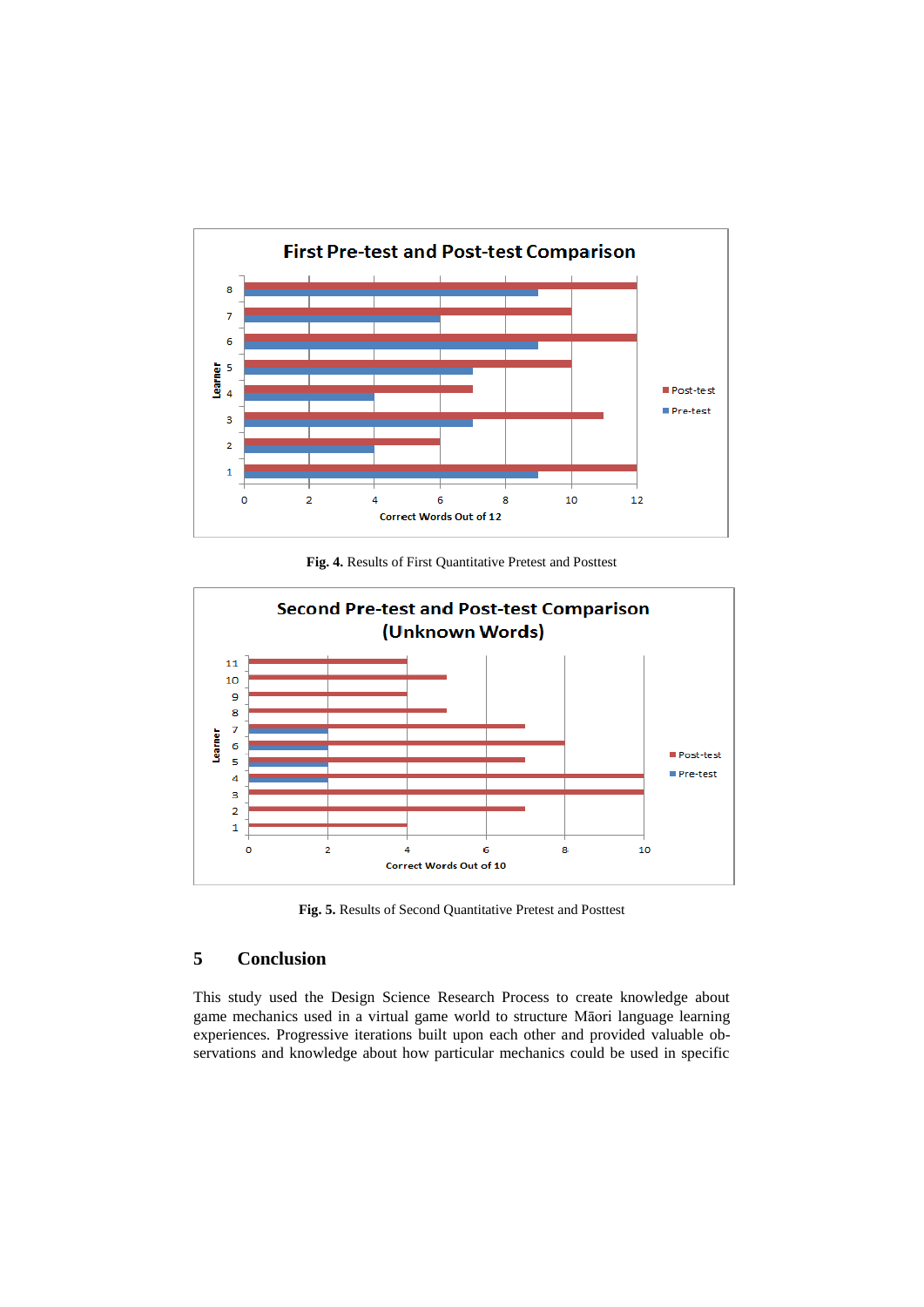ways to enhance learning experiences. Importantly, the specific details about how mechanics were balanced was repeatedly evaluated and implemented. While the study did not provide a comprehensive quantitative comparison between the software and other learning methods it provided a large amount of comparisons of progressive implementations of game mechanics and the virtual world. Given the novel nature of the software tool these comparisons and observations throughout the iterations were of more utility in developing the tool than any comparison with other methods.

The virtual game world provided a highly engaging context for learning which students instantly wanted to explore. The ability of the game engine and game world to run its own logic and rules meant that there was no explanation needed for students to start interacting and learning; students could easily interpret feedback relating to where they were within the learning task and what they should do next. The virtual game world allows the instructional designer to structure learning experiences in a way that gives users a sense of freedom and exploration while maintaining a high level of control over the overall structure and progression of learning.

### **6 References**

- 1. Hamari, J., Koivisto, J., Sarsa, H. Does Gamification Work? A Literature Review of Empirical Studies on Gamification. 47th Hawaii International Conference on System Sciences (HICSS), 3025–3034. (2014).
- 2. McKenzie, T. G. K. The Challenges and Opportunities of Using Mobile Devices to Attain Māori Language Proficiency. PhD thesis. Victoria University of Wellington, Wellington, New Zealand. (2014)
- 3. Timoko, T. Towards an Indigenous Model for Effective Mobile Learning. In Mobile as a Mainstream–Towards Future Challenges in Mobile Learning (pp. 315–320). Proceedings of mLearn 2014, Springer. (2014)
- 4. EuroTalk. uTalk Māori. [R](https://itunes.apple.com/nz/app/utalk-classic-learn-maori/)etrieved from [https://itunes.apple.com/nz/app/utalk-classic](https://itunes.apple.com/nz/app/utalk-classic-learn-Māori/)[learn-Māori/](https://itunes.apple.com/nz/app/utalk-classic-learn-Māori/) (2015)
- 5. Game and Learn ltd. Kaitiaki. Retrieved from https://itunes.apple.com/nz/app/kaitiaki/id529616251?mt=8 (2012)
- 6. Te Kura Māori. Kura. Retrieved from https://itunes.apple.com/nz/app/kura/id658132814?mt=8 (2013)
- 7. Māori Multimedia. Te Pūmanawa Learn Māori Language. Retrieved from [http://www.Māori.ac.nz/te-pumanawa-an-explanation/](http://www.māori.ac.nz/te-pumanawa-an-explanation/) (2015)
- 8. Hika Group. (2015). Hika Lite / Hika Explore[r](http://www.hikagroup.com/) Retrieved fro[m http://www.hikagroup.com](http://www.hikagroup.com/)
- 9. Deterding, S., Sicart, M., Nacke, L., O'Hara, K., & Dixon, D. Gamification: Using gamedesign elements in non-gaming contexts. In CHI'11 Extended Abstracts on Human Factors in Computing Systems (pp. 2425–2428). ACM. (2011)
- 10. Reeves, B, Read, J.L. Total Engagement: How Games and Virtual Worlds Are Changing the Way People Work and Businesses Compete. Boston, Mass.: Harvard Business Review Press. (2009)
- 11. Robinson, D., Bellotti, V. A preliminary taxonomy of gamification elements for varying anticipated commitment. In Proc. ACM CHI 2013 Workshop on Designing Gamification: Creating Gameful and Playful Experiences. (2013)
- 12. Te Ataarangi. (2011). Te Ataarangi Web Site. Retrieved from http://www.teataarangi.org.nz/